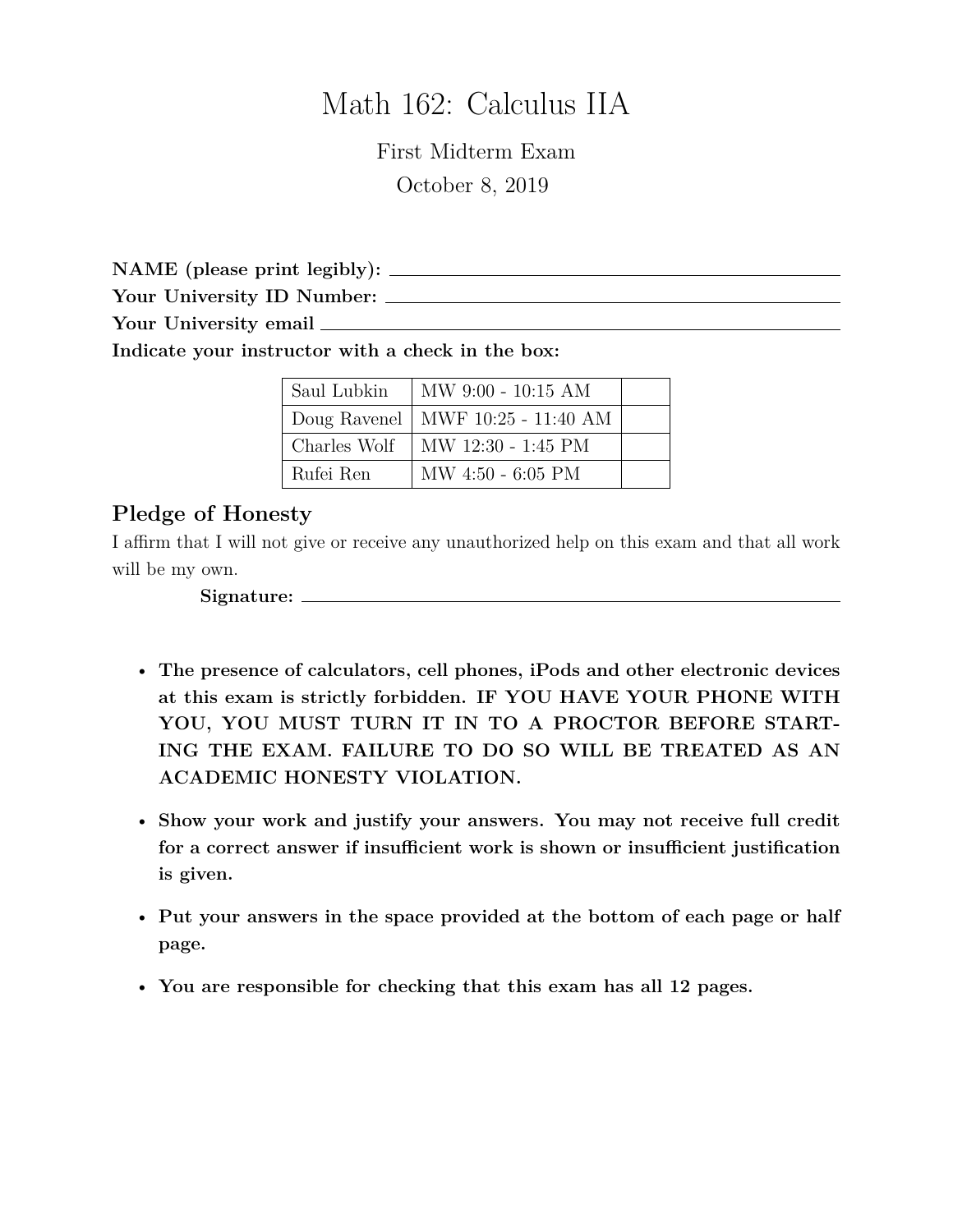### **1. (20 points)**

Evaluate the indefinite integral:

$$
\int \tan^3(Ax+B)dx
$$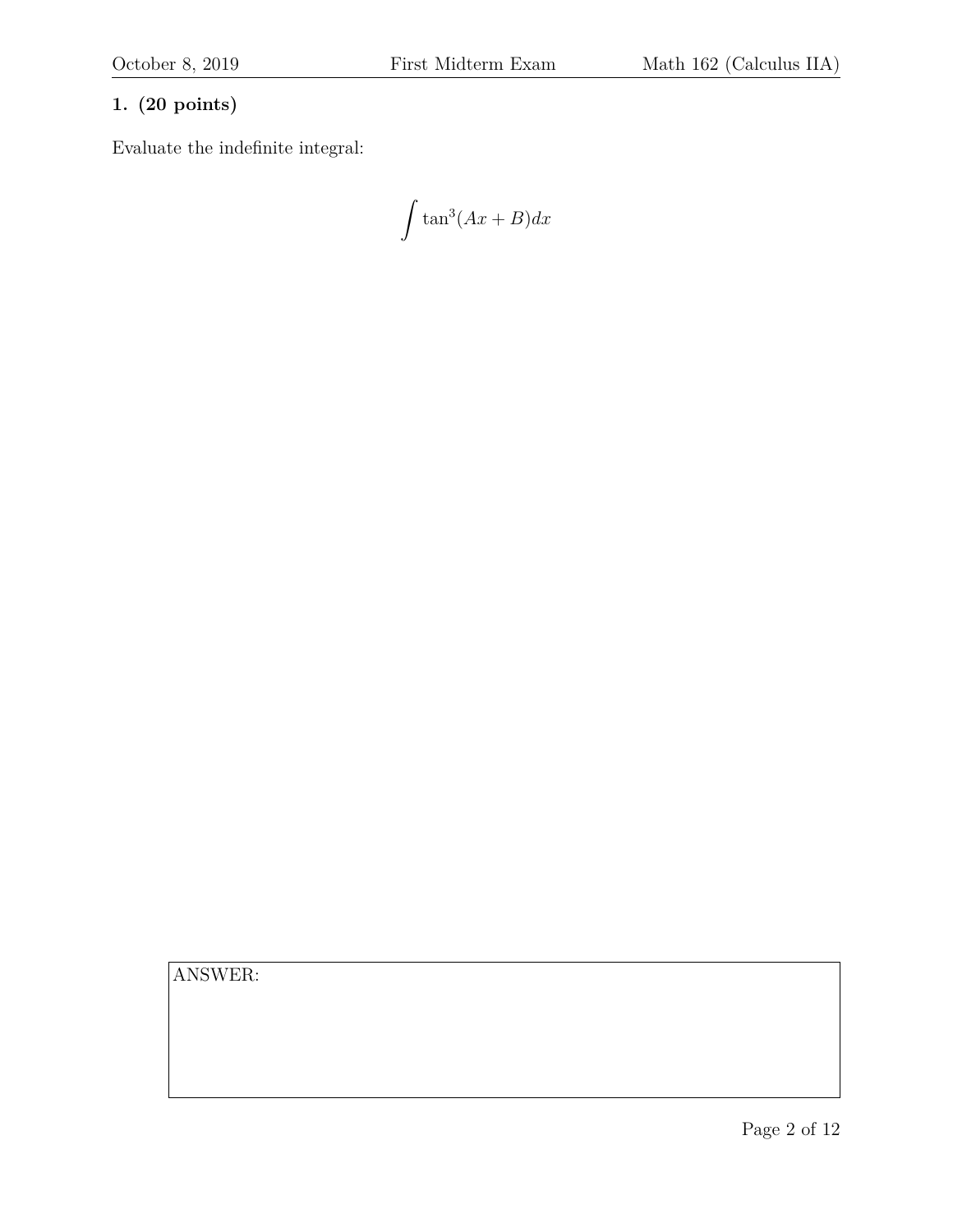**2. (20 points)** A cone shaped tank 4 meters high with a radius of 2 meters at the top contains water of height 2 meters. Find the work done pumping the water to the top of the tank. (The water density is  $\rho = 1000 \frac{kg}{m^3}$  and the gravity constant is  $g = 10 \frac{m}{s^2}$ )

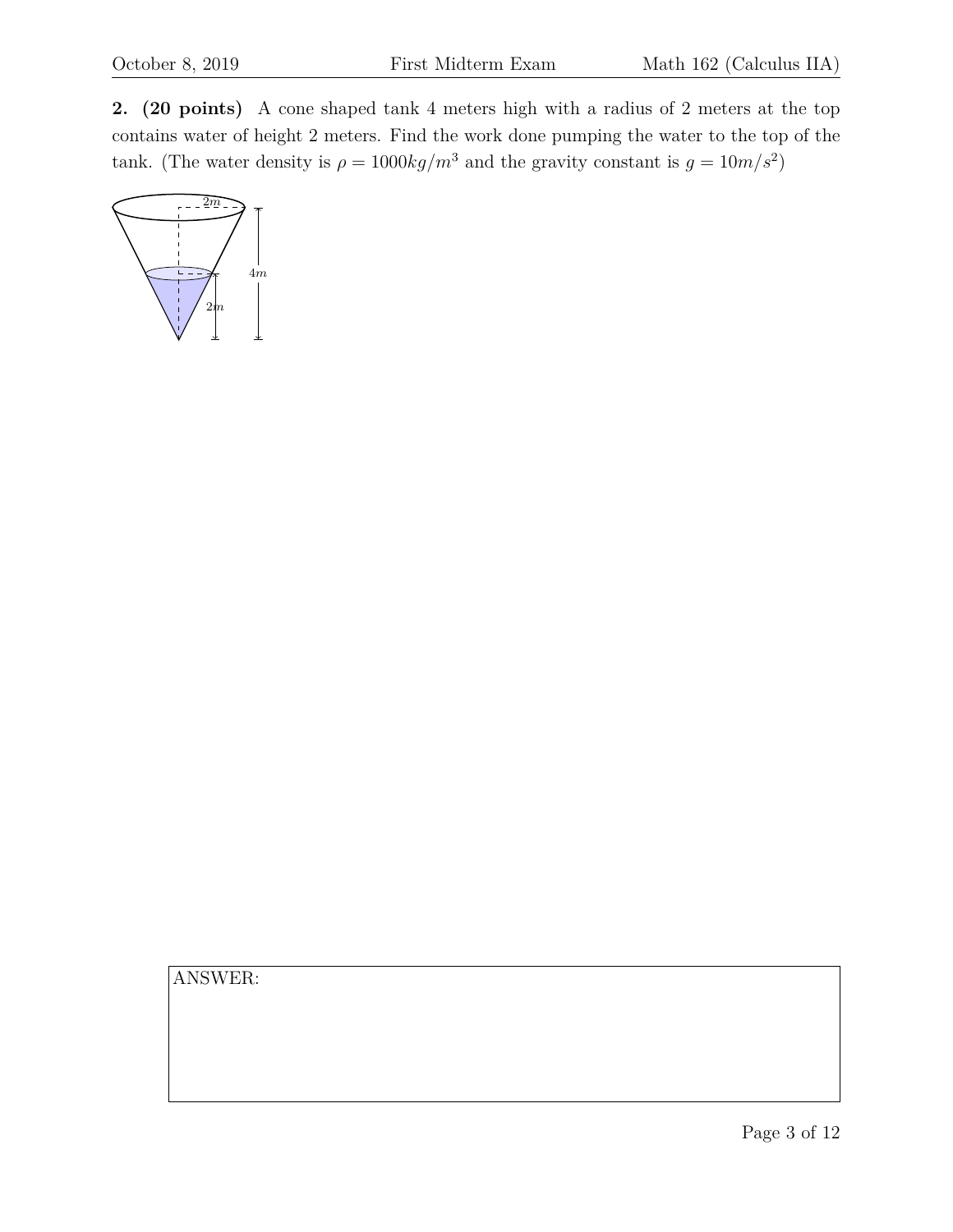#### **3. (20 points)**



(a) **(10 points)** Compute the volume of the solid obtained by revolving  $\mathcal{R}$  about the x-axis.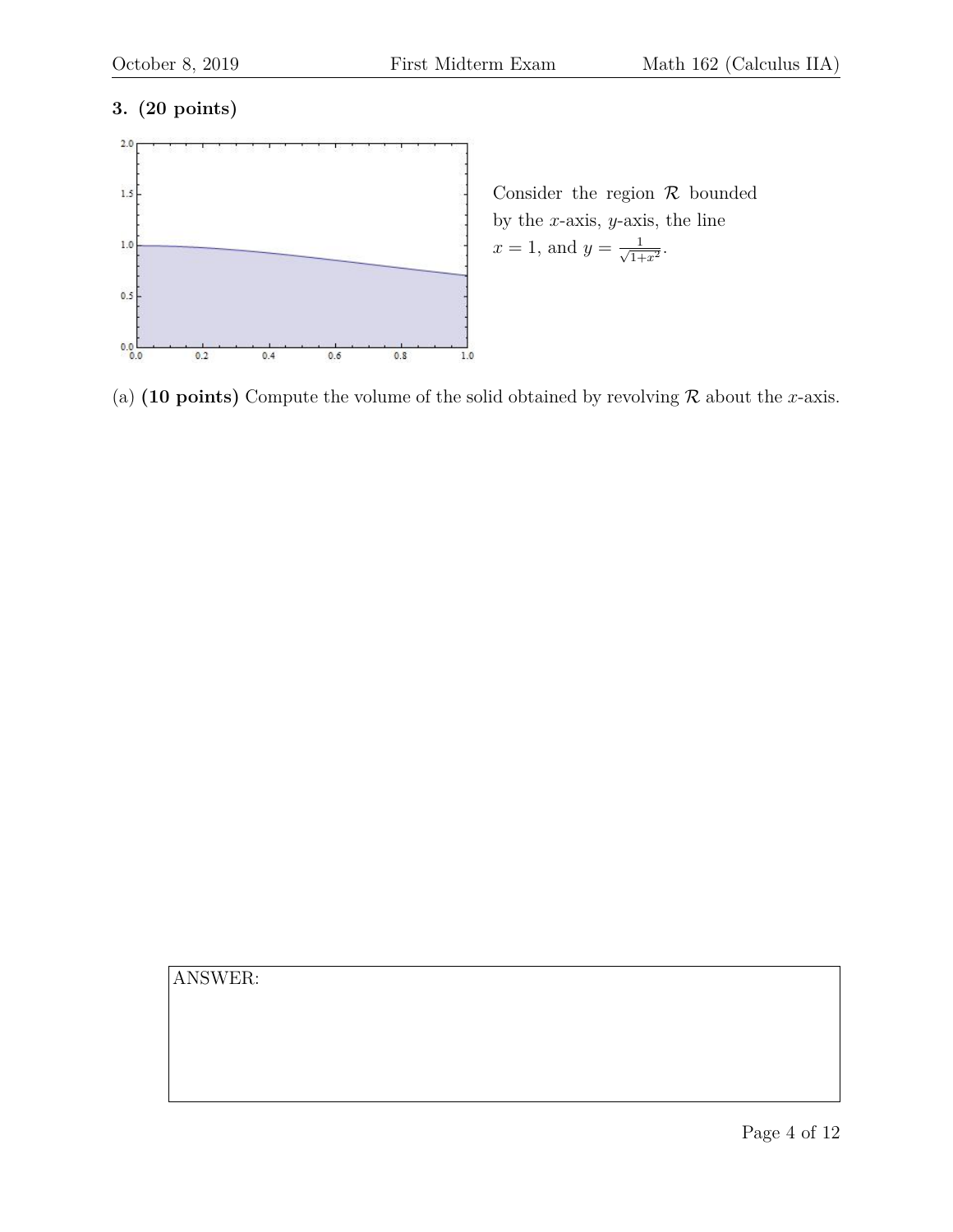(b) **(10 points)** Compute the volume of the solid obtained by revolving  $\mathcal R$  about the *y*-axis.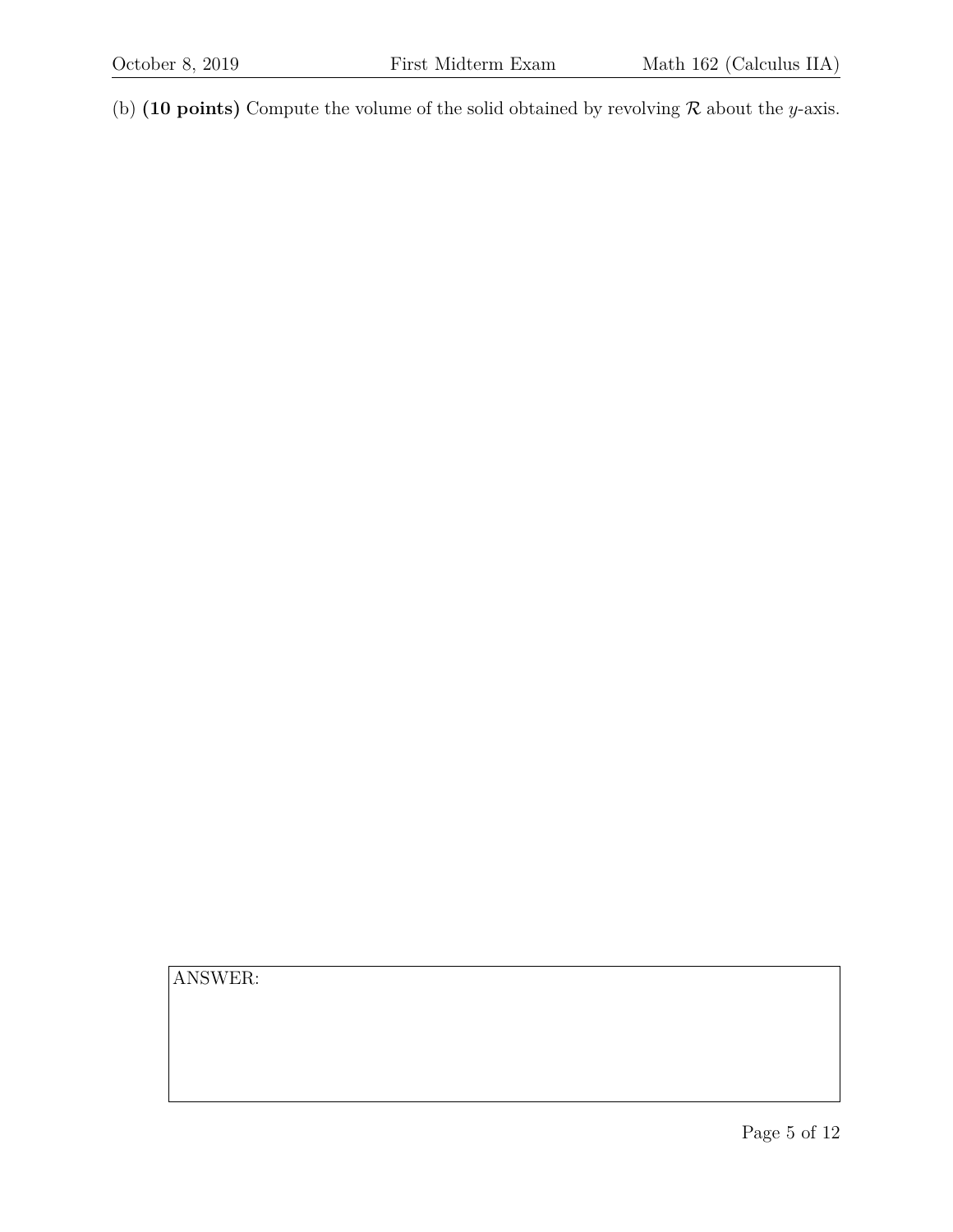### **4. (20 points)**

(a) (10 points) Use integration by parts to find a formula for

$$
\int x^{2n} \sin x \, dx \qquad \text{in terms of} \qquad \int x^{2n-2} \sin x \, dx
$$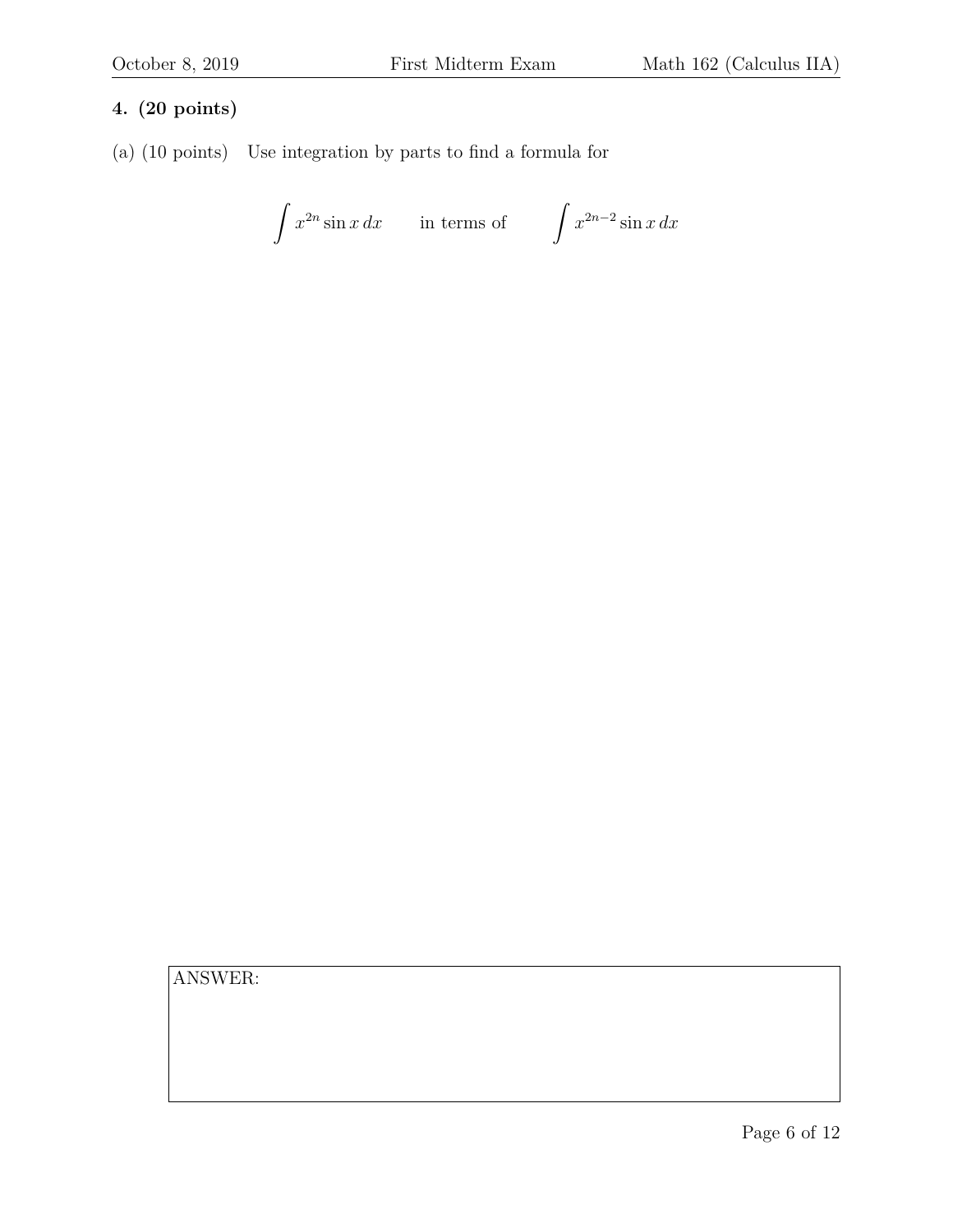(b) (10 points) Use this formula to find

 $\int x^4 \sin x \, dx.$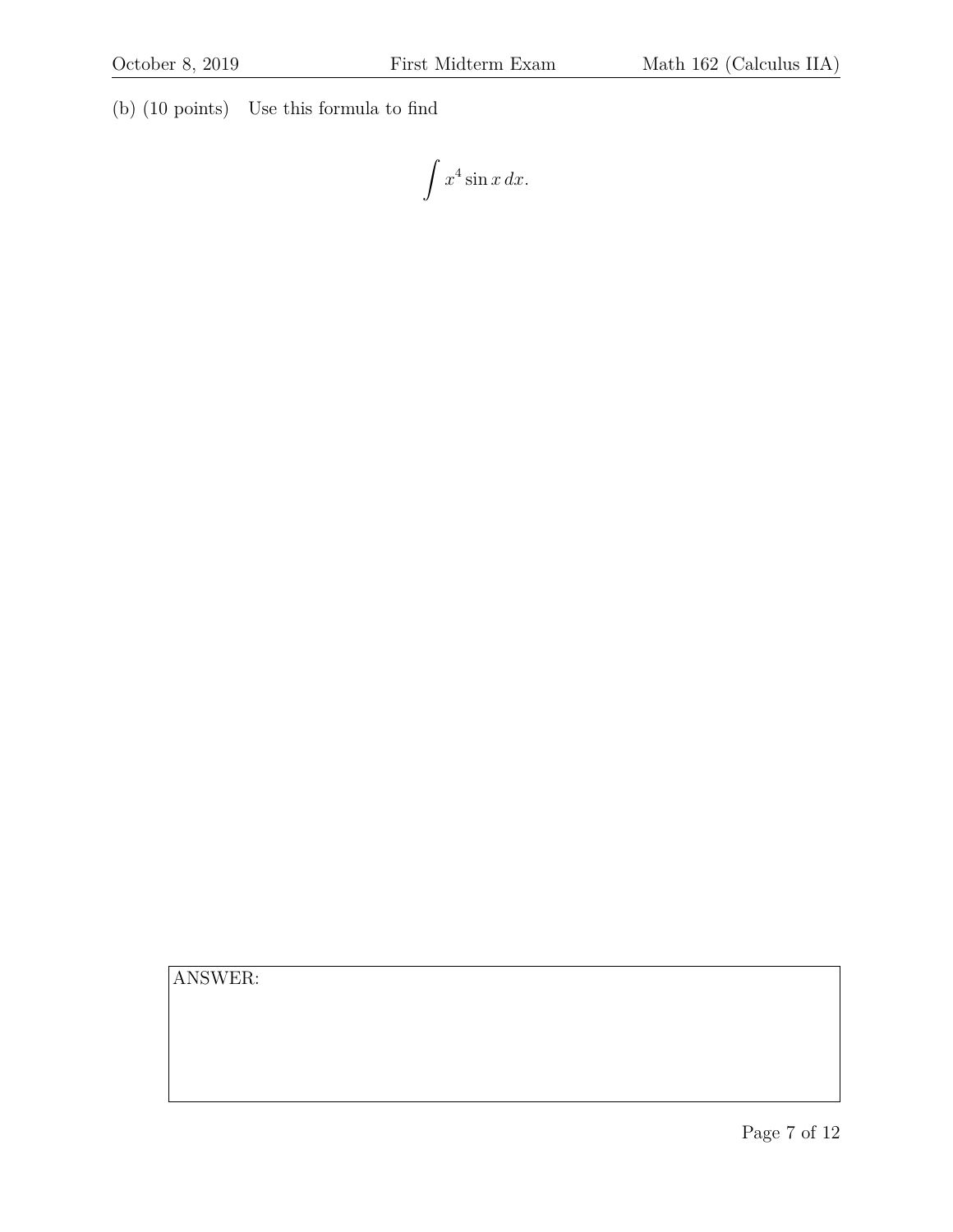**5. (20 points)** (a) (10 points) Find the integral

$$
\int_{-1}^{0} \frac{dx}{\sqrt{x^2 + 4x + 3}}
$$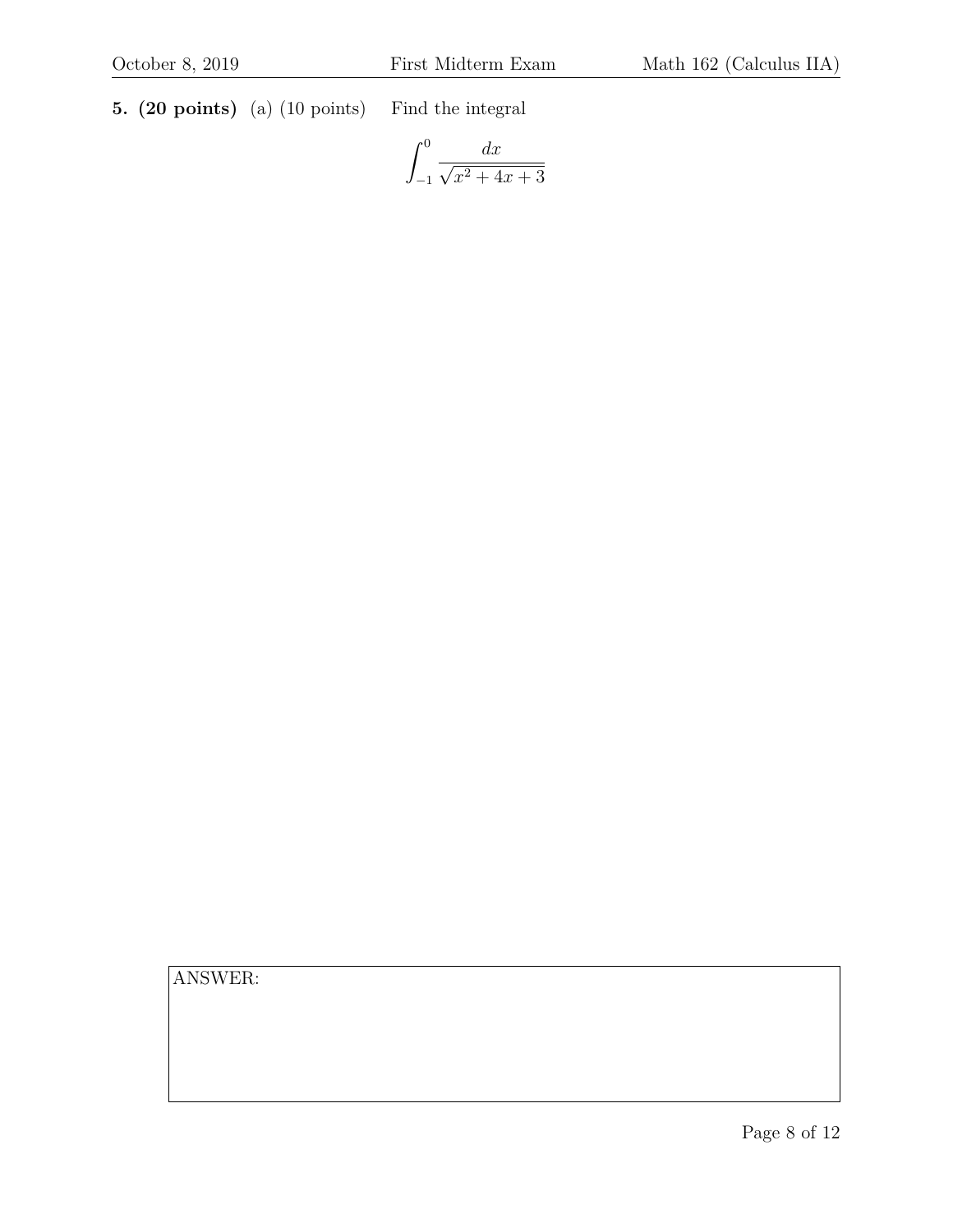(b) (10 points) Find the integral

$$
\int_{4}^{6} \sqrt{8x - x^2} dx.
$$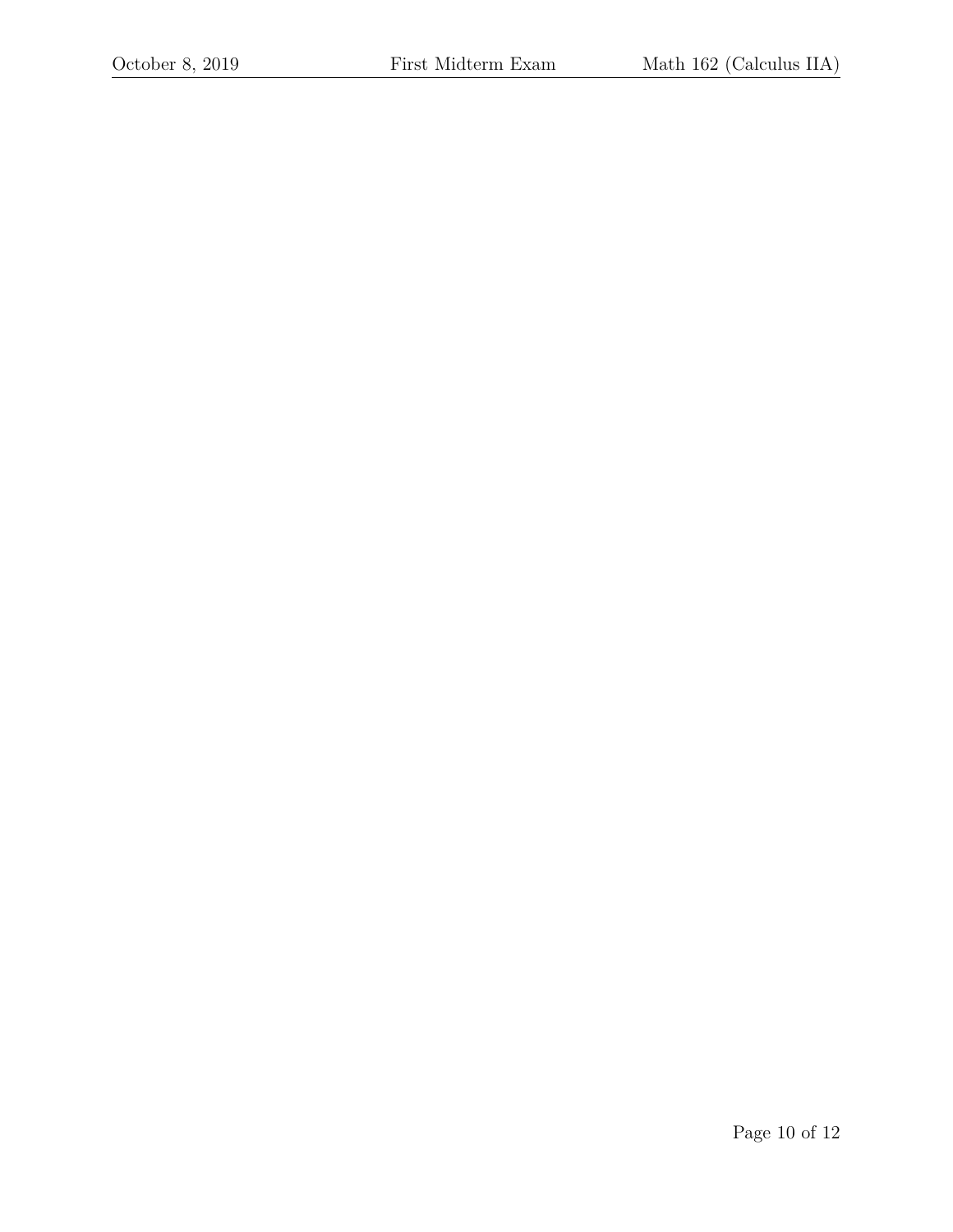Scratch paper